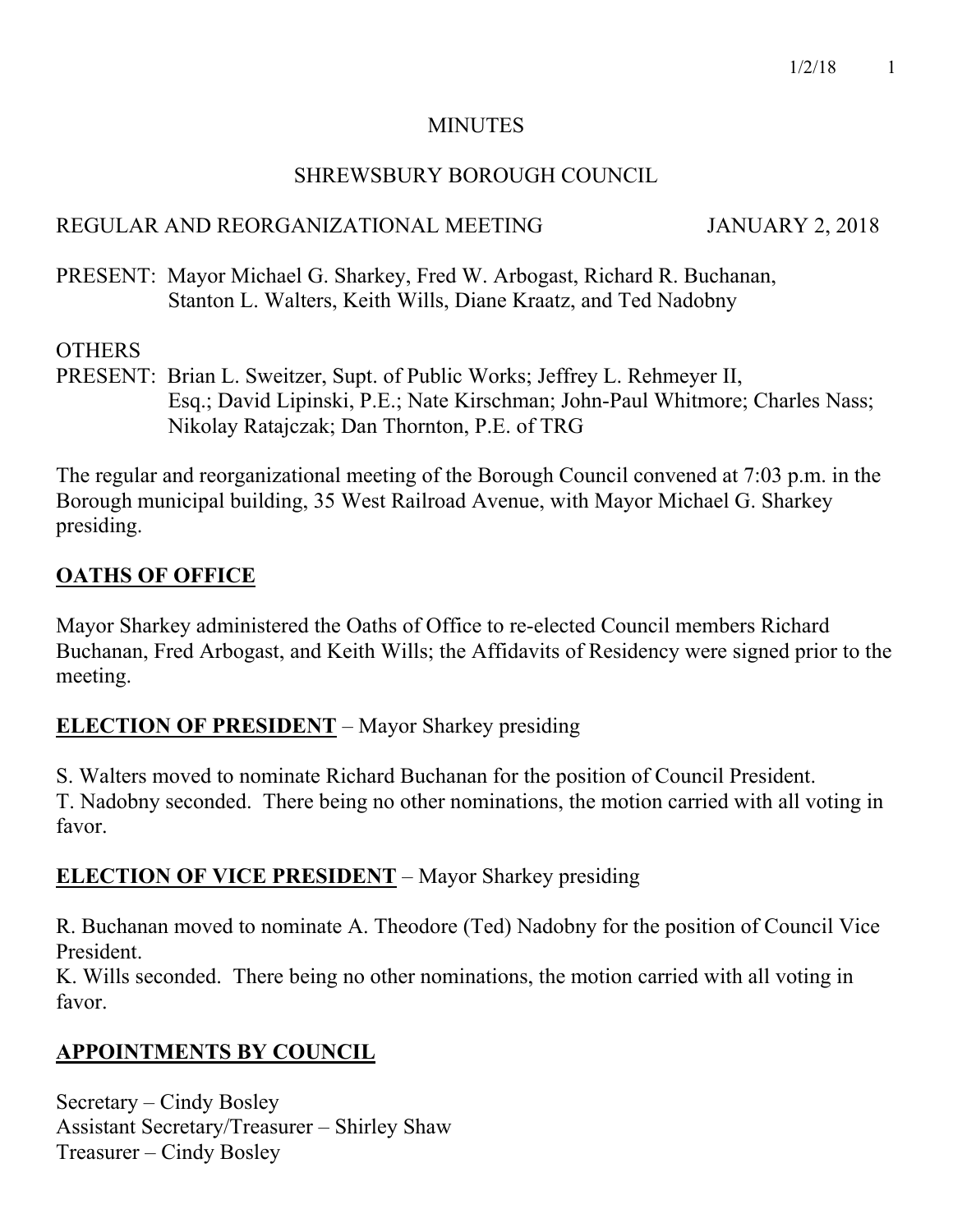Zoning Hearing Board Solicitor – Andrew Miller, Esq. Sewage Enforcement Officer – Keith Hunnings Auditor – SEK & Co. Borough Engineer – James R. Holley & Assoc. Borough Solicitor – Jeffrey L. Rehmeyer, II, Esq. of CGA Law Firm Planning Commission Engineer – James R. Holley & Assoc. Zoning & Building Permit Officer/BCO/Codes Enforcement Officer – South Penn Code Consultants, LLC; Commonwealth Codes UCC building inspections

#### Southern Regional Police Commission

Mayor Michael Sharkey Richard Buchanan John-Paul Whitmore, alternate

Police Pension Committee

Mayor Michael Sharkey

Police Civil Service

James Carman

SYC Planning Commission

Diane Kraatz Keith Wills – alternate

### **OTHER APPOINTMENTS**

#### Water & Sewer

Ted Nadobny, Chairman Michael Sharkey Fred Arbogast

### Public Roads & Lighting

Michael Sharkey Ted Nadobny Stanton Walters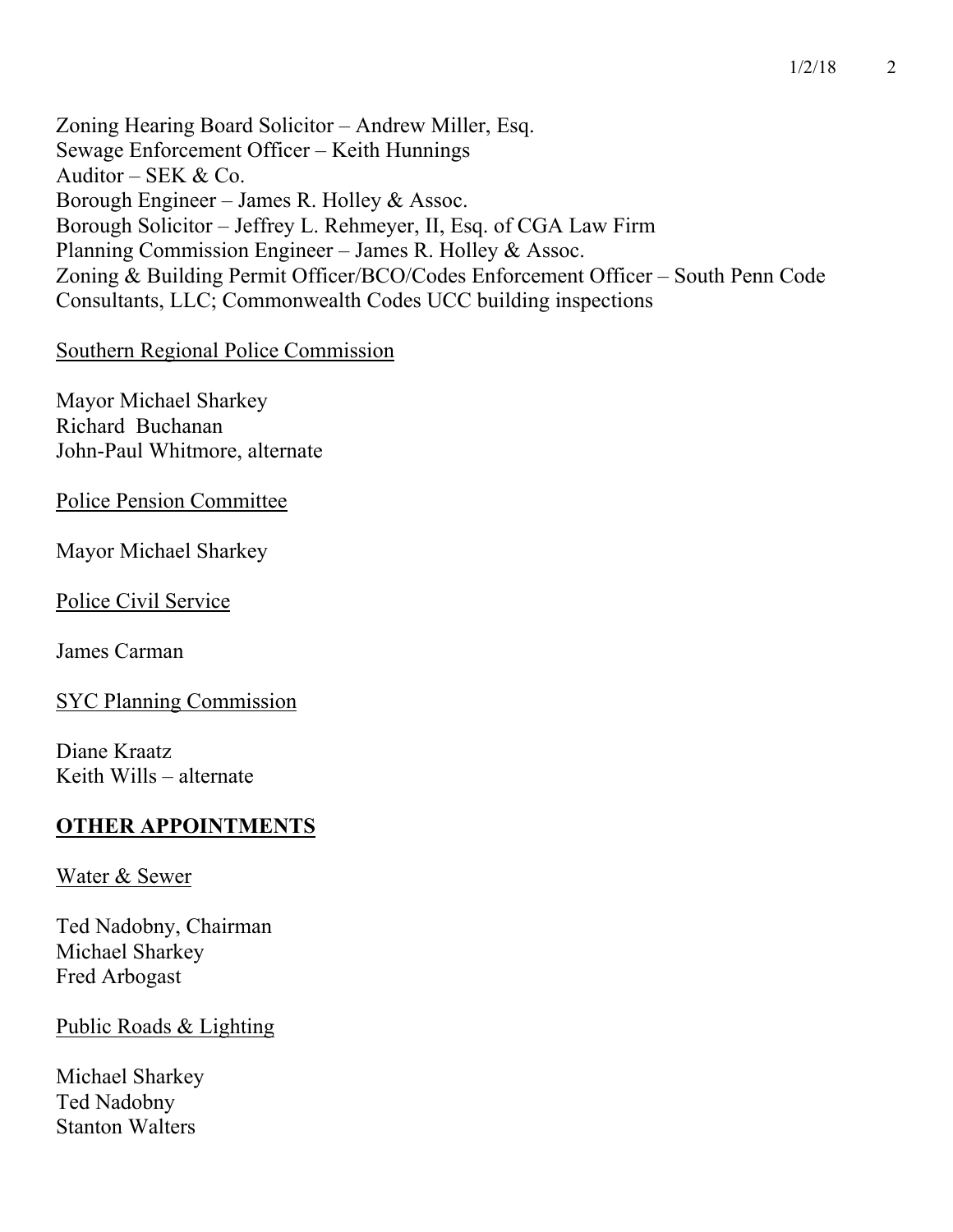### Public Safety, Welfare & Personnel

Fred Arbogast Diane Kraatz Michael Sharkey

Public Lands, Buildings & Finance

Fred Arbogast Stanton Walters vacant

#### Subdivision, Land Development and Zoning

Diane Kraatz Keith Wills Stanton Walters

### Strategic Planning Committee

Stanton Walters Michael Sharkey

#### Retirement Committee: Trustees Pension

Fred Arbogast, Chairman Stan Walters

#### Chief Administrative Officer of Pension Plan

Fred Arbogast

### Local Government Advisory Committee

Diane Kraatz Keith Wills, alternate

#### Council of Governments

Stanton Walters Fred Arbogast, alternate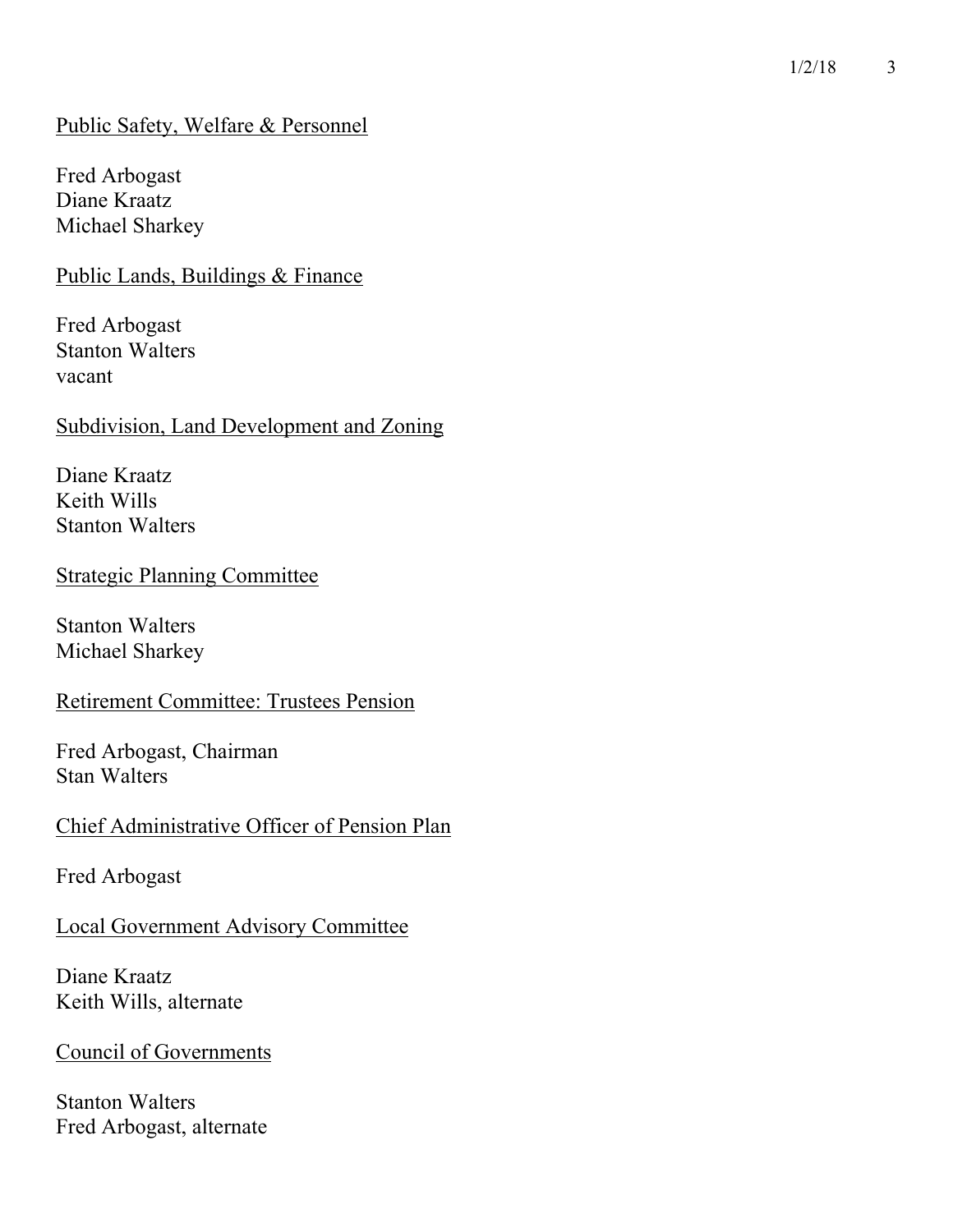### York Adams Tax Bureau

Michael Sharkey Fred Arbogast, alternate

Tax Payers' Bill of Rights

Diane Kraatz

## SCEMA

Keith Wills Michael Sharkey(appointed later in meeting)

### Emergency Management Representative

Stanton Walters

Vacancy Board

John LaMartina – Registered Elector

### Emergency Management Director/Coordinator and Assistants

Stanton Walters, Coordinator Nathan Kirschman, Assistant

### Public Information Officer

Michael W. Ridgely

## Traffic and Access Control Officer

vacant

Open Records Officer

Cindy Bosley

F. Arbogast moved to approve the foregoing appointments. K. Wills seconded. The motion carried with all voting in favor.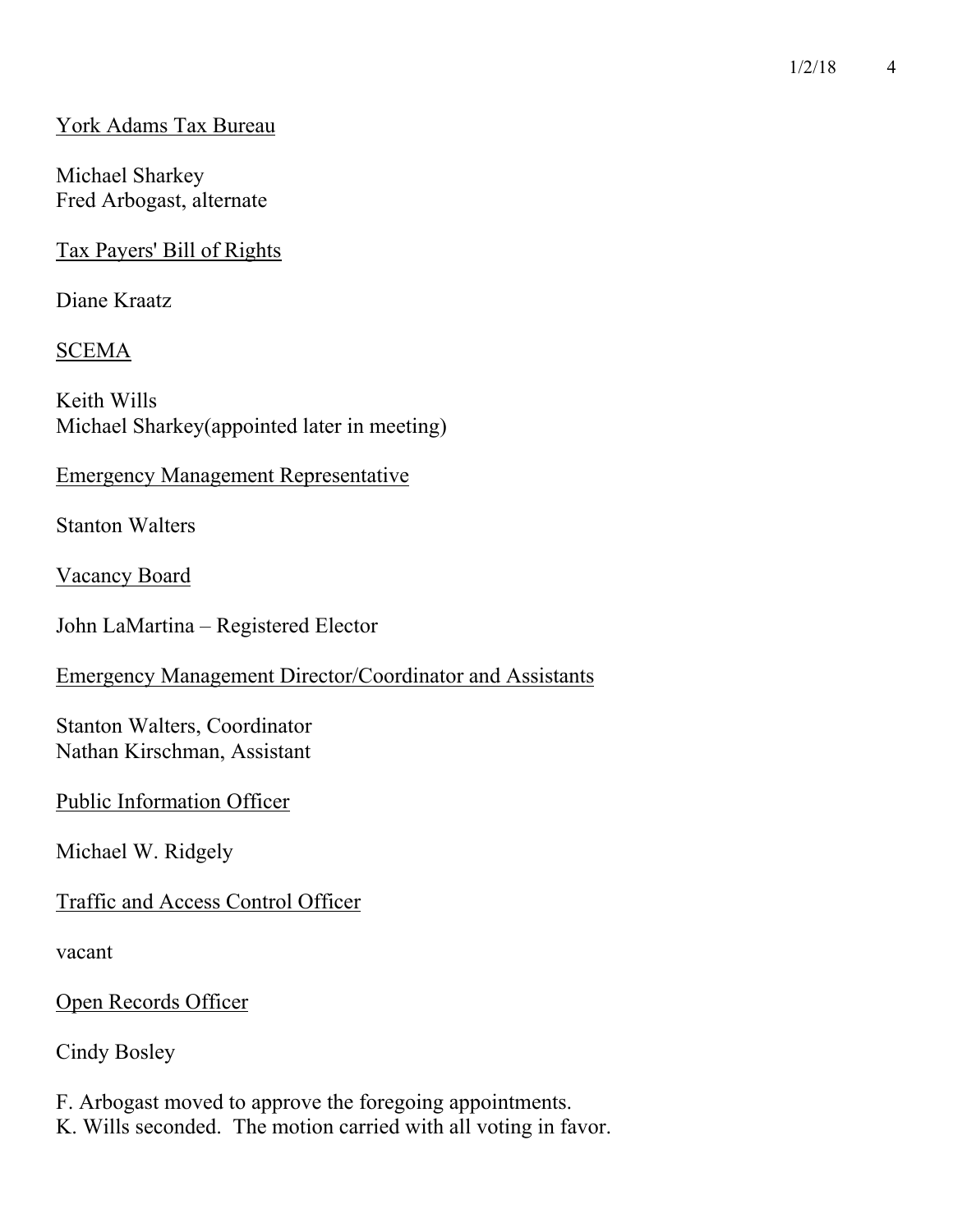# **CITIZEN'S COMMENTS**

None were offered.

# **APPROVAL OF MINUTES**

The minutes of the December 13 and December 27 meetings were approved by mutual consent by those who were at that meeting.

## **APPROVAL OF EXPENDITURES AND REPORT OF ACCOUNTS**

The expenditures and report of accounts for December will be presented in February.

## **BILL LIST**

The bill list for December will be presented in February

# **APPROVAL OF PAYROLL REGISTER**

- F. Arbogast moved to approve the December 4 and 18 payroll registers.
- D. Kraatz seconded. The motion carried with all voting in favor.

## **SUBDIVISION AND LAND DEVELOPMENT BUSINESS**

## Eitzert Farms Left Turn Lane on Route 851 Westbound

Dan Thornton, of TRG, explained that the original HOP has expired and with the new application, PennDOT did not require a traffic study nor a turning lane but asked that Council concur with the scoping application. At the December meeting, Council voted that a left-turn lane be included westbound to turn left into the development. Dan Thornton said the study done on Route 851 showed 140 vehicles in a one hour time period during peak time traveling eastbound and 183 traveling westbound. PennDOT would require a turn lane in both directions should the Borough require a left-turn lane westbound which would require modifications and the taking of lands up to 825 feet length along Route 851. The width of the roadway at the first house east of the proposed access would be ten feet away from the house as would the home located at the northwest corner of Route 851 and Hill Street. Poles would need to be moved, trees removed and fire hydrants moved. Nikolay stated the cost could put an end to the project. Due to the 25 mph speed limit westbound from the curve, there is almost 500 feet which would give plenty of time to see stopped vehicles. Due to the extreme taking of lands for the right of way, expense of moving poles and hydrants and tree removal, the positions of TRG and PennDOT were that a left hand turn lane is not needed. Council reconsidered the requirement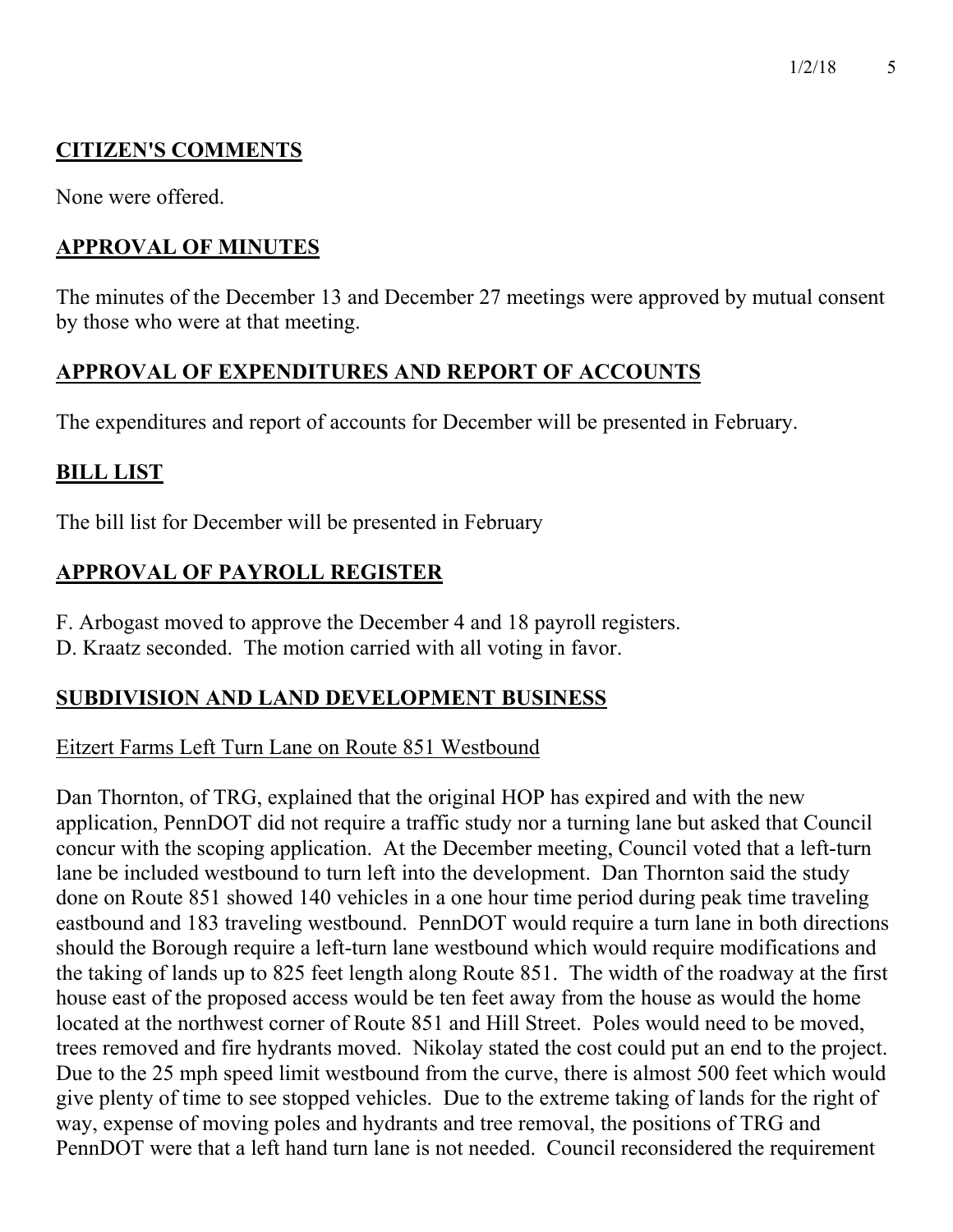of a left turn lane. T. Nadobny stated that a study was not done as to what may occur when the development is finished and other residents use the roadway off of South Sunset Drive as a cut through.

S. Walters moved to provide a letter of concurrence to approve the scoping study and to rescind the requirement of a left-turn lane.

F. Arbogast seconded. The motion carried with all voting in favor.

### **Codes Enforcement**

## **Southern Regional Police Department** – R. Buchanan

The resolution reiterates the Borough's commitment to the Department and to support its longevity and growth.

### Resolution 2018-1 Supporting Southern Regional Police Department

F. Arbogast moved to adopt Resolution 2018-1 to support the Southern Regional Police Department.

T. Nadobny seconded. The motion carried with all voting in favor.

**Water & Sewer** – Ted Nadobny and Supt. Sweitzer

### South Sunset Drive Water Services

The water service at 22 West Church Avenue does not meet the Water Company's requirements. They will be sent a letter to replace the water service within one year's notice per discussion at the December meeting.

### North Sewer Meter on Deer Creek Interceptor

The meter has been recording data accurately since October of 2016. Supt. Sweitzer was given approval to move it to the interceptor lines of Trout Run and North End. The Deer Creek pump station will be upgraded this year as budgeted.

## **Public Roads & Lighting** – M. Sharkey

### Crosswind Drive and Covington Drive Intersection

Supt. Sweitzer will look at this intersection and clear the sight triangle in the next few months.

### Apple Tree Court Drainage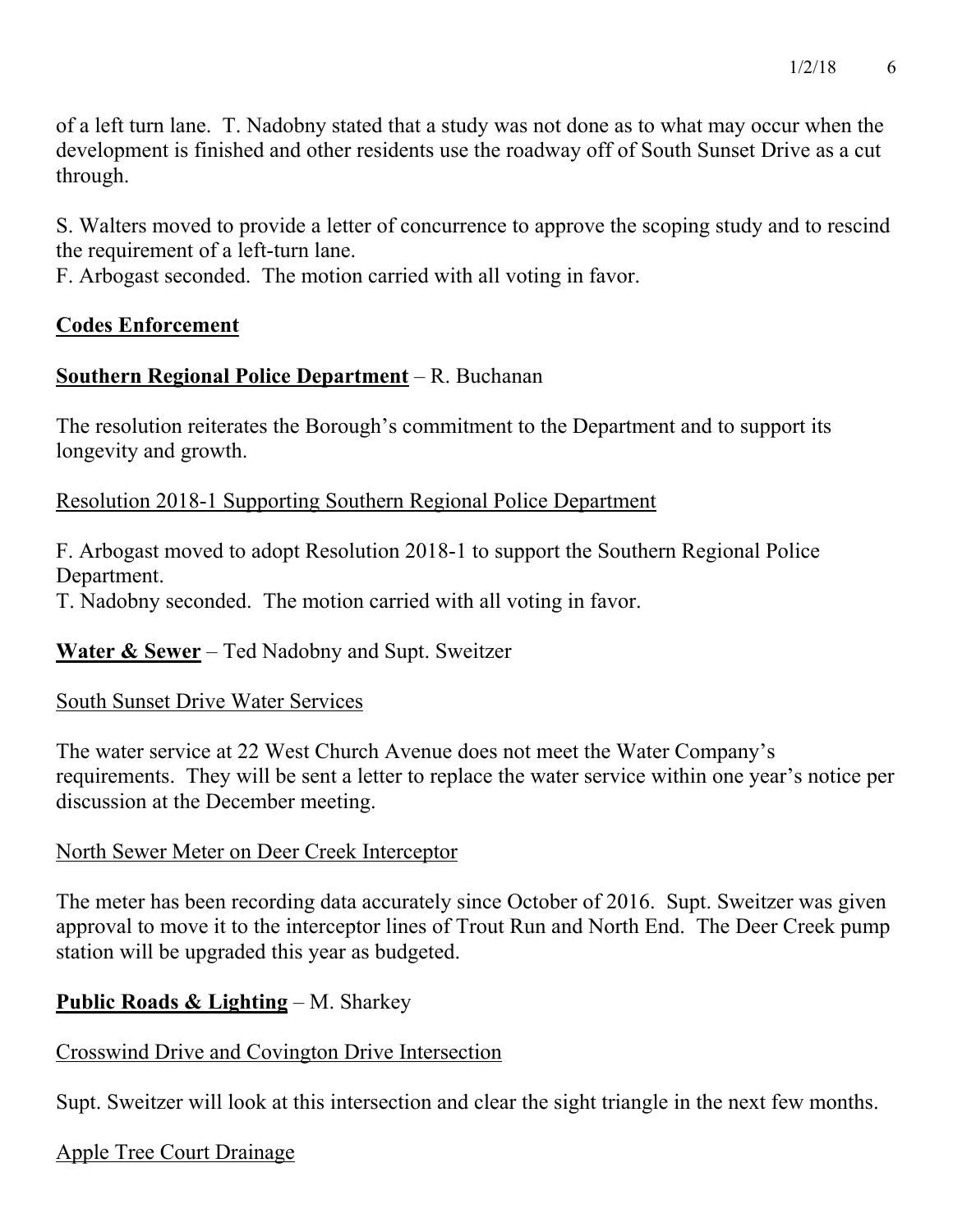Gloria McCleary will contract with the Borough to add a berm where the detention pond drains across the property of 9 Wineberry Drive. Gloria will be billed on a time and material basis and the dirt being stored in the subdivision will be used. The owners of 9 Wineberry Drive will be advised as to how the problem will be corrected.

### North Main Street Road Slope

A meeting was held with PennDOT and it was confirmed that PennDOT will not mill the road center and reconstruct the road in the first block of North Main Street. The work to collect drainage so the water doesn't flow into the homes would be extensive and cost around \$85,000.00. PennDOT plans on milling three inches off the surface and replacing it with three inches of pavement. M. Sharkey stated he will speak with Rep. Kristin Phillips-Hill about whether PennDOT can be persuaded to mill the road down further in order to lessen the drop off on the east side of the street.

T. Nadobny left the meeting at 8:47 p.m.

## **Public Lands, Buildings and Finance** – F. Arbogast

## 44 South Main Street

The heat is working and is set at 63 degrees. Penn-Mar still has items in the building. A walk through will be scheduled.

## **ENGINEER'S REPORT**

## 2017 Waterline Replacement Project

Eng. Lipinski submitted a recommendation of payment in the amount of \$24,437.48 to Macmor Construction, LLC.

F. Arbogast moved to pay Macmor Construction LLC, the amount of \$24,437.48. D. Kraatz seconded. The motion carried with all voting in favor.

### PennDOT Driveway Ramps

Eng. Lipinski is still waiting for the return of the driveway permit applications and checks.

## Apple Tree Court Stormwater Basin Discharge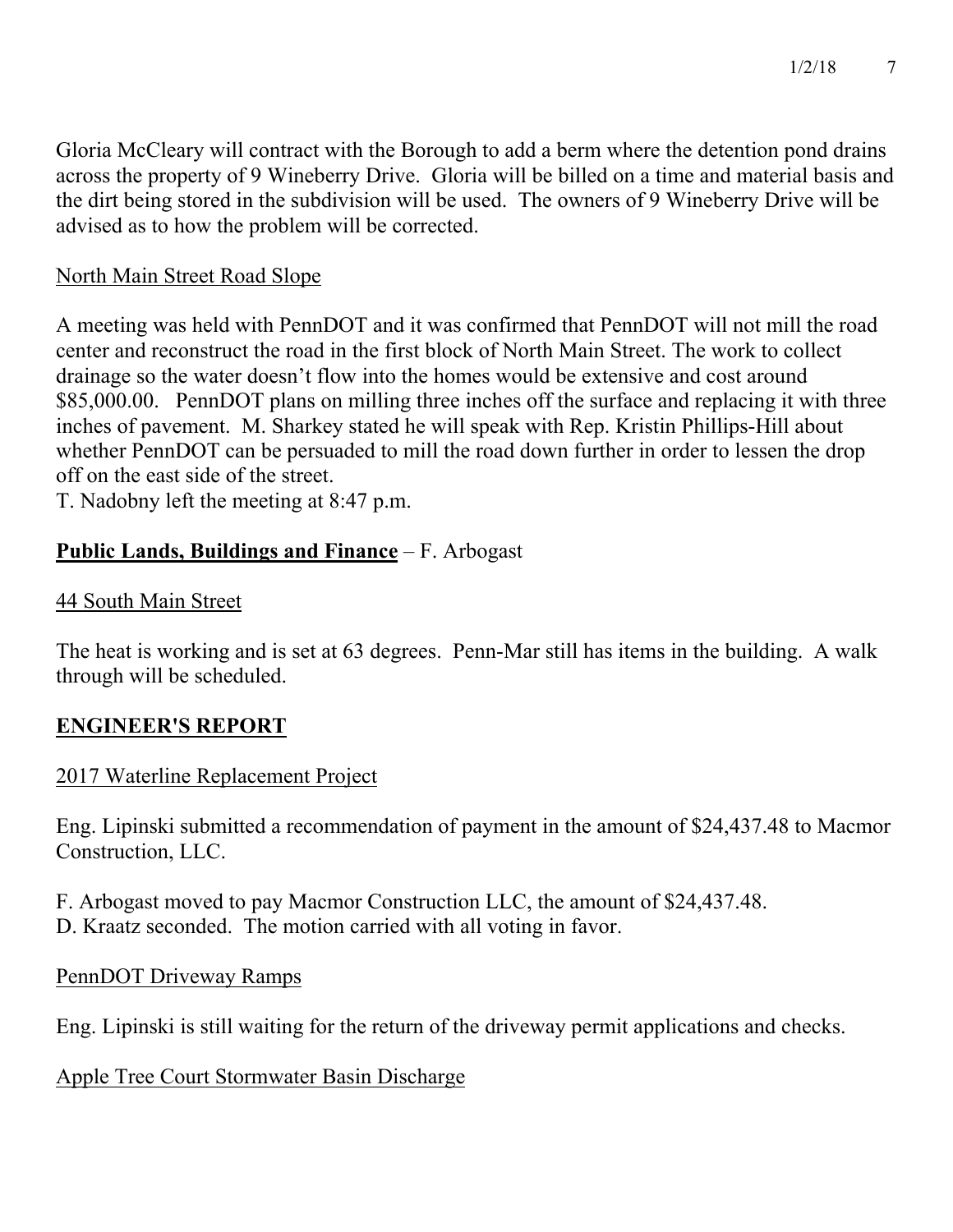Gloria McCleary has agreed in writing to allow the Borough's Public Works Department to construct a berm to direct the runoff from the basin toward the sanitary sewer easement instead of onto the property of 9 Wineberry Drive.

## Exit 4 Floodplain Analysis

Pres. Buchanan has signed the form required by PennDOT for application submission to DEP after receipt of elevations on the unnamed tributary that contains the Borough's weir facility.

## **SOLICITOR'S REPORT**

### Well Closures in Shrewsbury Township

The Township is discussing the proposed ordinance at its meeting this evening.

### Market Square Shopping Center Stormwater Issues

Sol. Rehmeyer sent a response to Attorney Williams with the answers provided by Supt. Sweitzer and Eng. Lipinski.

### Sewer Issues

We have not heard back from Attorney Hovis with regard to information we had requested or a joint meeting involving solicitors for the Boroughs and Townships. Additionally, Phil Robinson has asked the Township supervisors to ask the Borough to have representation on the Borough's Municipal Authority. The Authority was formed to construct and maintain lines and not for obtaining and distributing capacity. The Authority was formed by only the Borough and contemplates only representatives from the Borough.

### South Penn Code Consultants, LLC

The Agreement has been signed and Keith Hunnings will attend the February Council meeting.

Stewartstown Railroad Company and Omega Rail Management, Inc.

As reported last month, a follow-up letter was sent on December 8 and invoices were received dated December 20.

### Agreement for Snow Plowing Services

S. Walters moved to authorize the signing of the Agreement for Snow Plowing services with ARRC.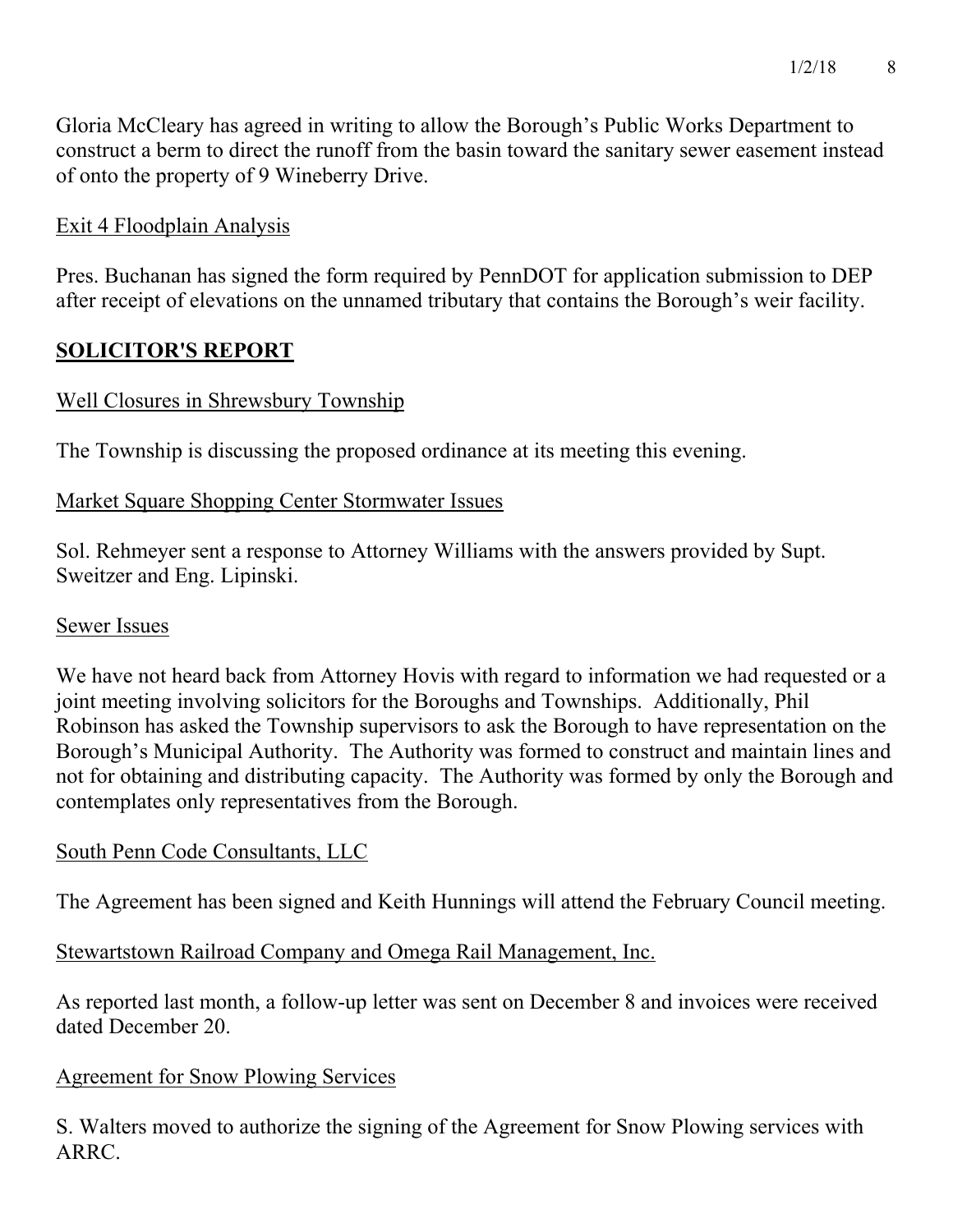K. Wills seconded. The motion carried with all voting in favor.

York County Clerk of Courts Incorrect Traffic Fine Disbursements

The Secretary confirmed the Borough did receive the monies listed from 2005 through 2017. The Clerk of Courts office is saying the Borough was overpaid in the amount of \$109,033.26. The County is still investigating and we will wait and see what it does.

### **Public Safety, Welfare and Personnel** – F. Arbogast

F. Arbogast wanted to pass on to the employees thank you for a great year.

### SCEMA By-Laws

S. Walters moved to accept and approve the by-laws as presented. K. Wills seconded. The motion carried with all voting in favor. SCEMA will be added as a signatory on the by-laws as well.

### **Secretary's Report** – C. Bosley

### **York Adams Tax Bureau** – M. Sharkey

The Bureau will meet the end of the month; M. Sharkey is now the President of the Bureau.

## **Subdivision, Land Development and Zoning** – D. Kraatz

## **Planning Commission/Regional Planning Commission** – D. Kraatz

M. Sharkey noted the Township received notice the regional comprehensive plan update block grant funds were awarded in the amount of \$20,000.00.

### **UNFINISHED BUSINESS**

### **NEW BUSINESS**

Issue Control Sheet

The sheet was updated accordingly.

### Re-appointments

John Hoover to the Municipal Authority; new term to expire 1/1/23